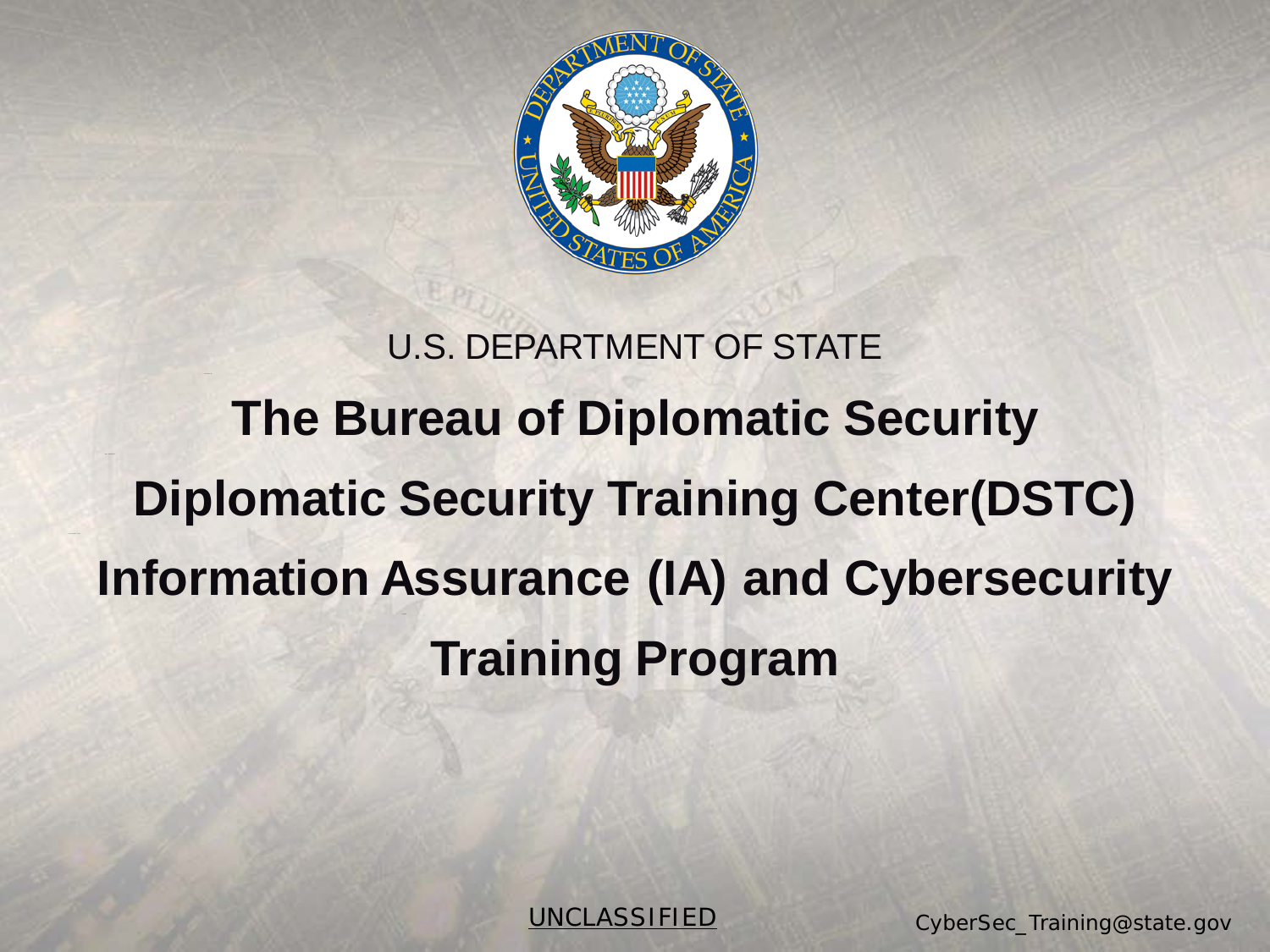

# Information Assurance Training Program

Mission of ISSLOB Tier 2: To train and sustain a workforce capable of effectively addressing and overcoming the information security challenges required to support U.S. Foreign Policy in the global threat environment now and in the future.

– In July 2010, the Department of Homeland Security certified the DSTC as an Information Systems Security Line of Business (ISS LOB) Tier Two Training (T2T) Shared Service Provider (SSP) for information assurance/information security role-based training.

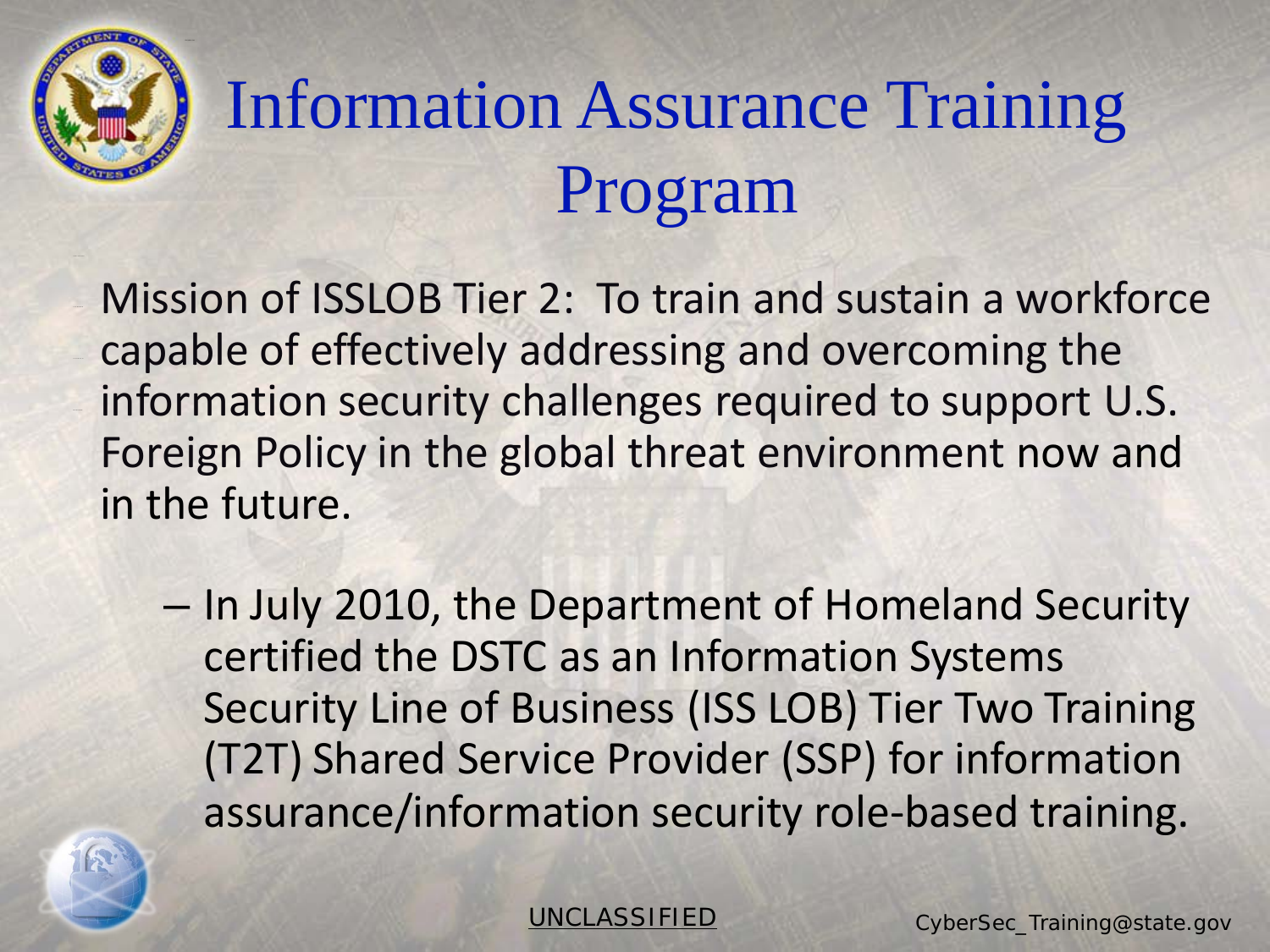

# NIST Compliant Customized IA Role-Based Training

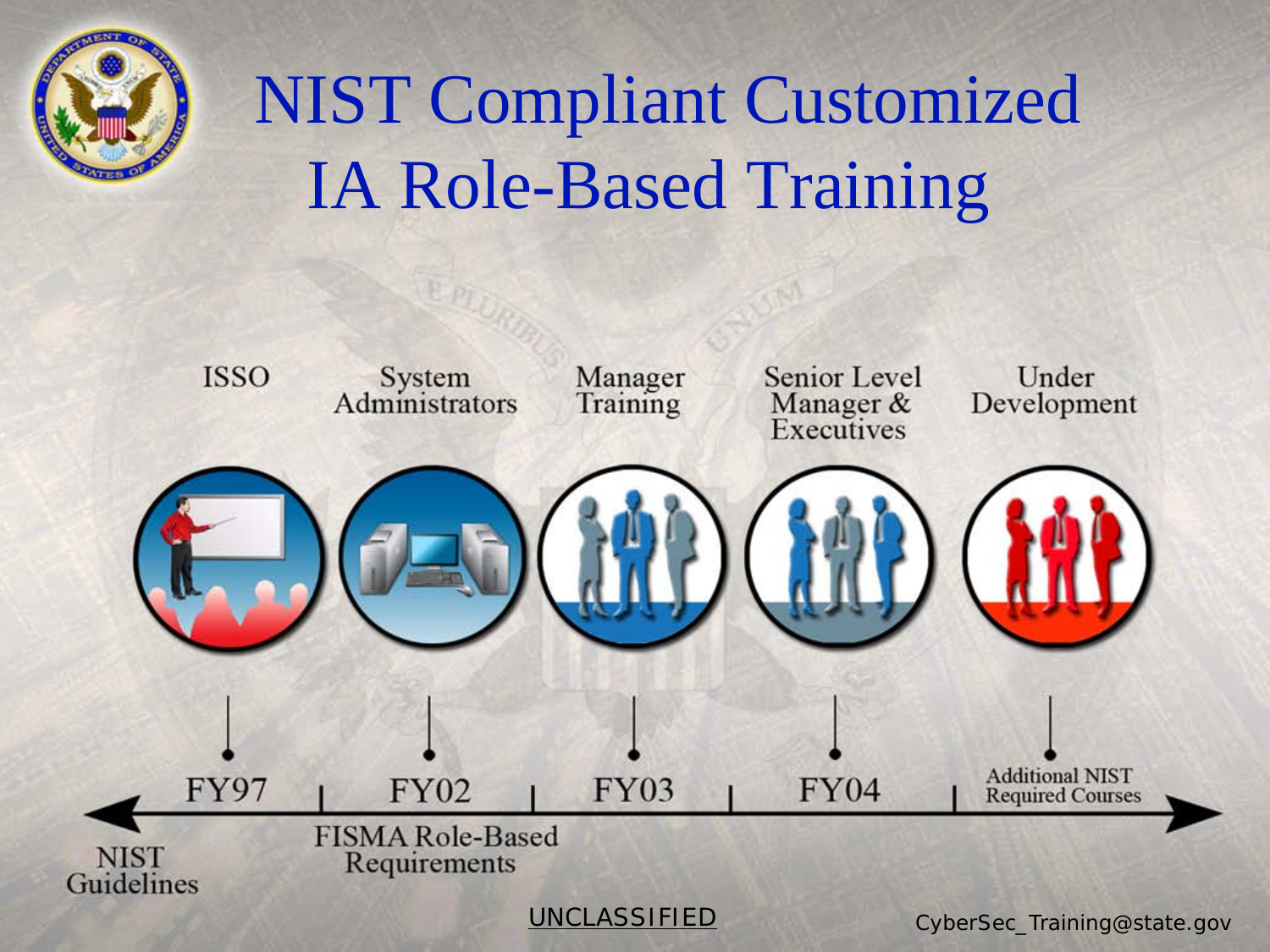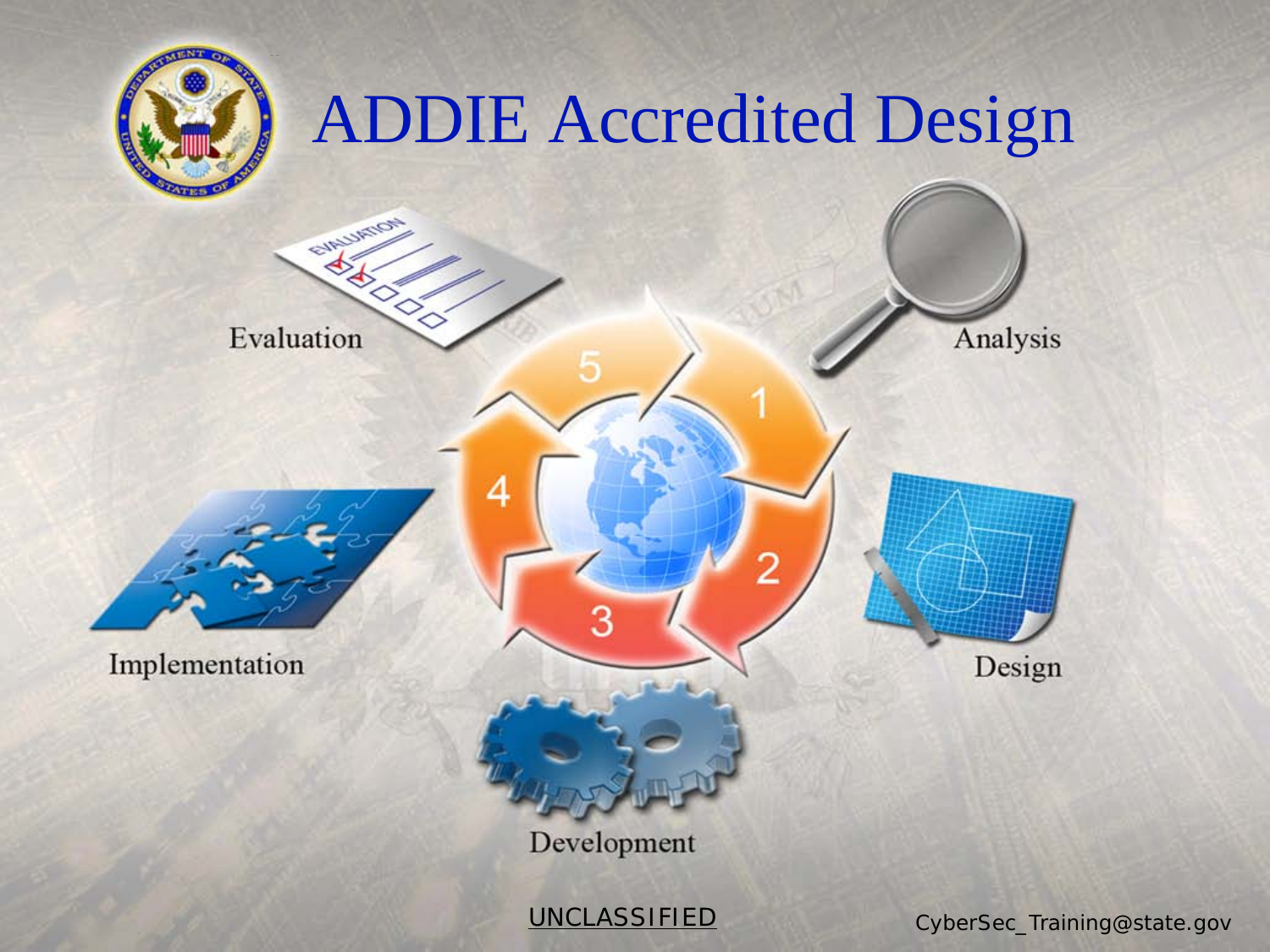

## **Training Delivery**



Activities









**Seminars** 

Consultation



Role-Based

**UNCLASSIFIED** 

Student Interaction

CyberSec\_Training@state.gov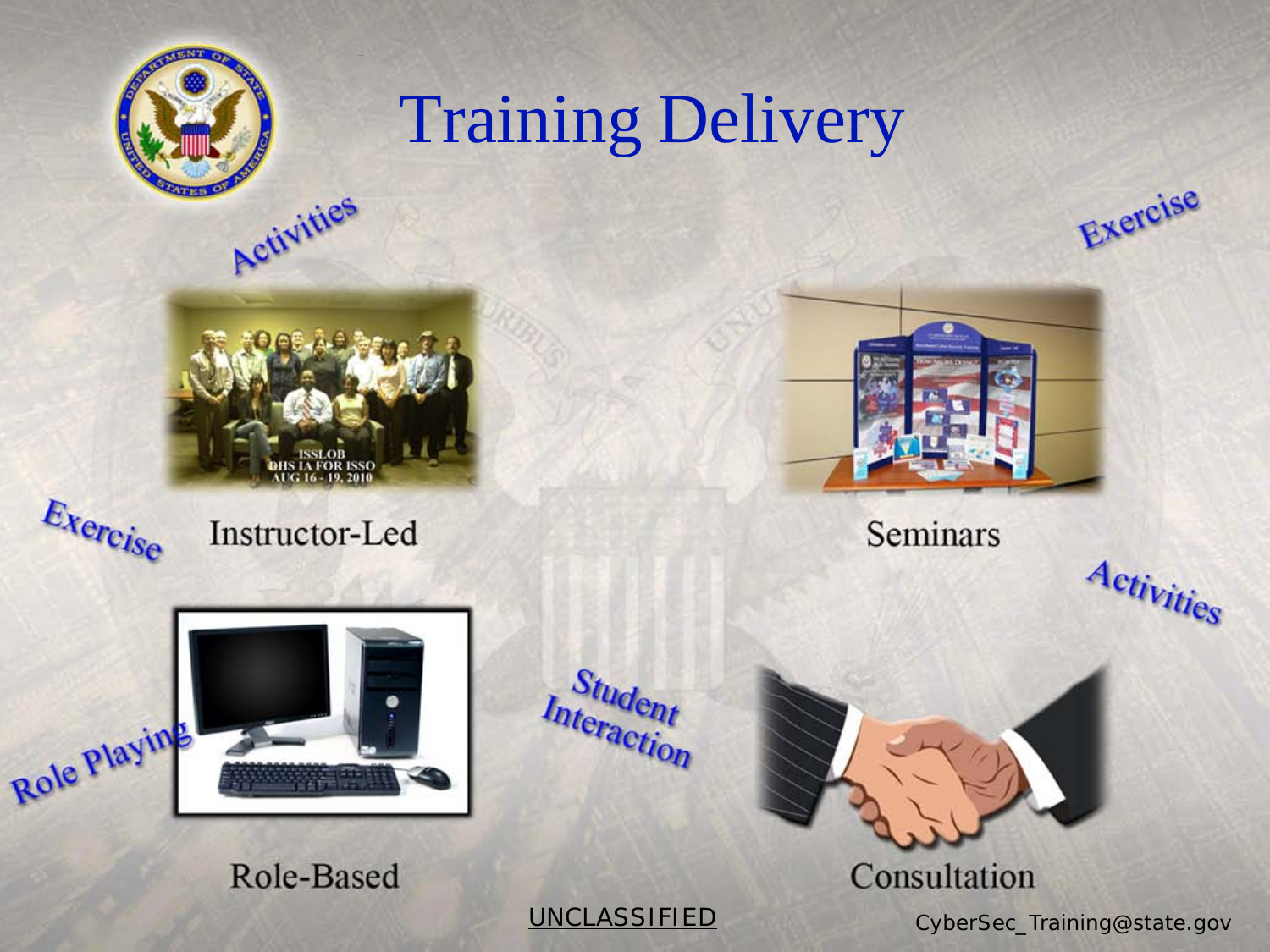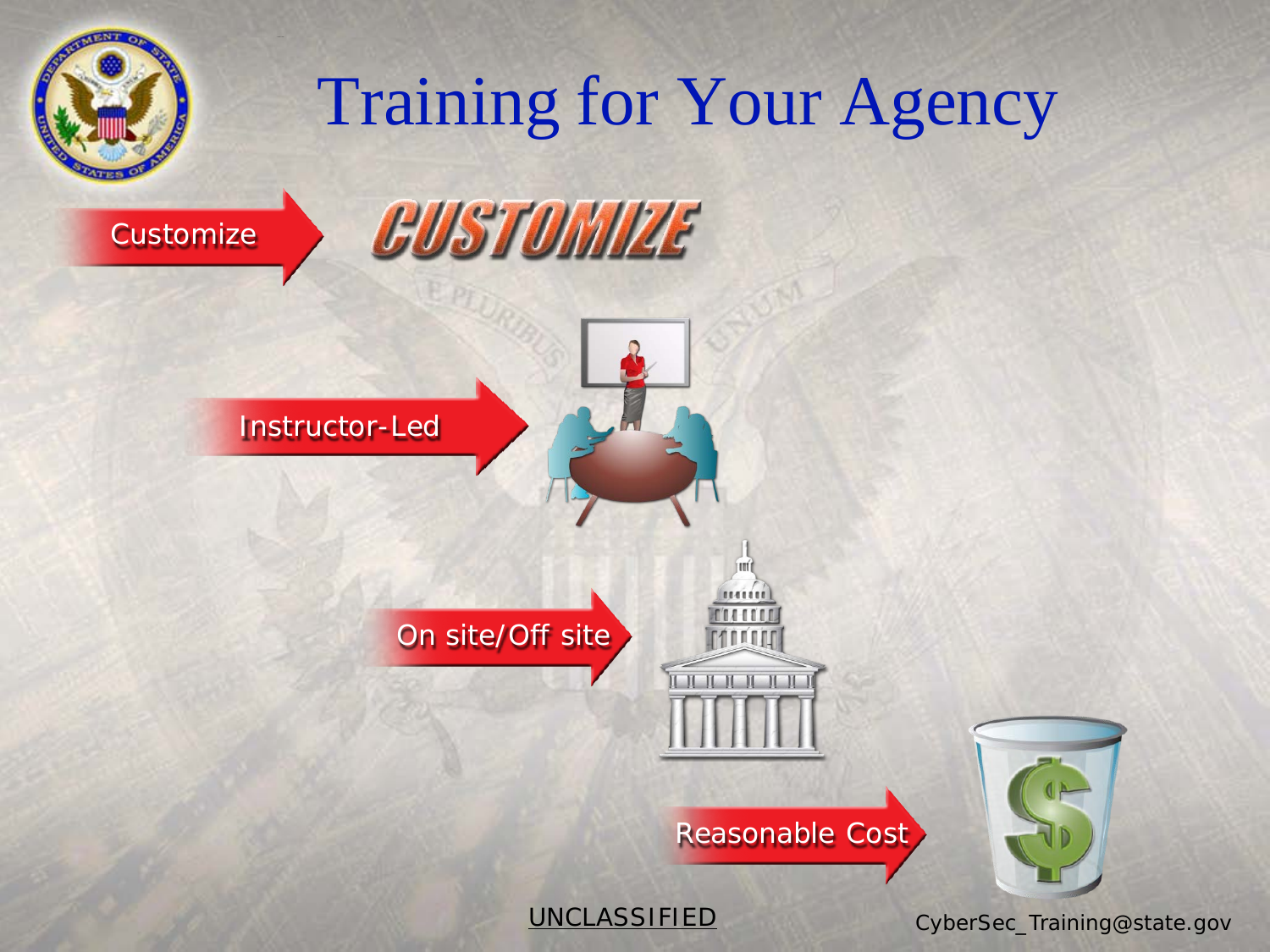# Information Assurance Training Program

- IA for Information System Security Officers
- IA for System Administrators (Windows based)
- IA for Authorizing Officials
- IA for System Owners
- IA for IT Managers
- IA for Senior Level Managers
- IA for Executives
- Application Security Fundamentals
- Security for .NET Developers
	- **Security for Web Application Developers**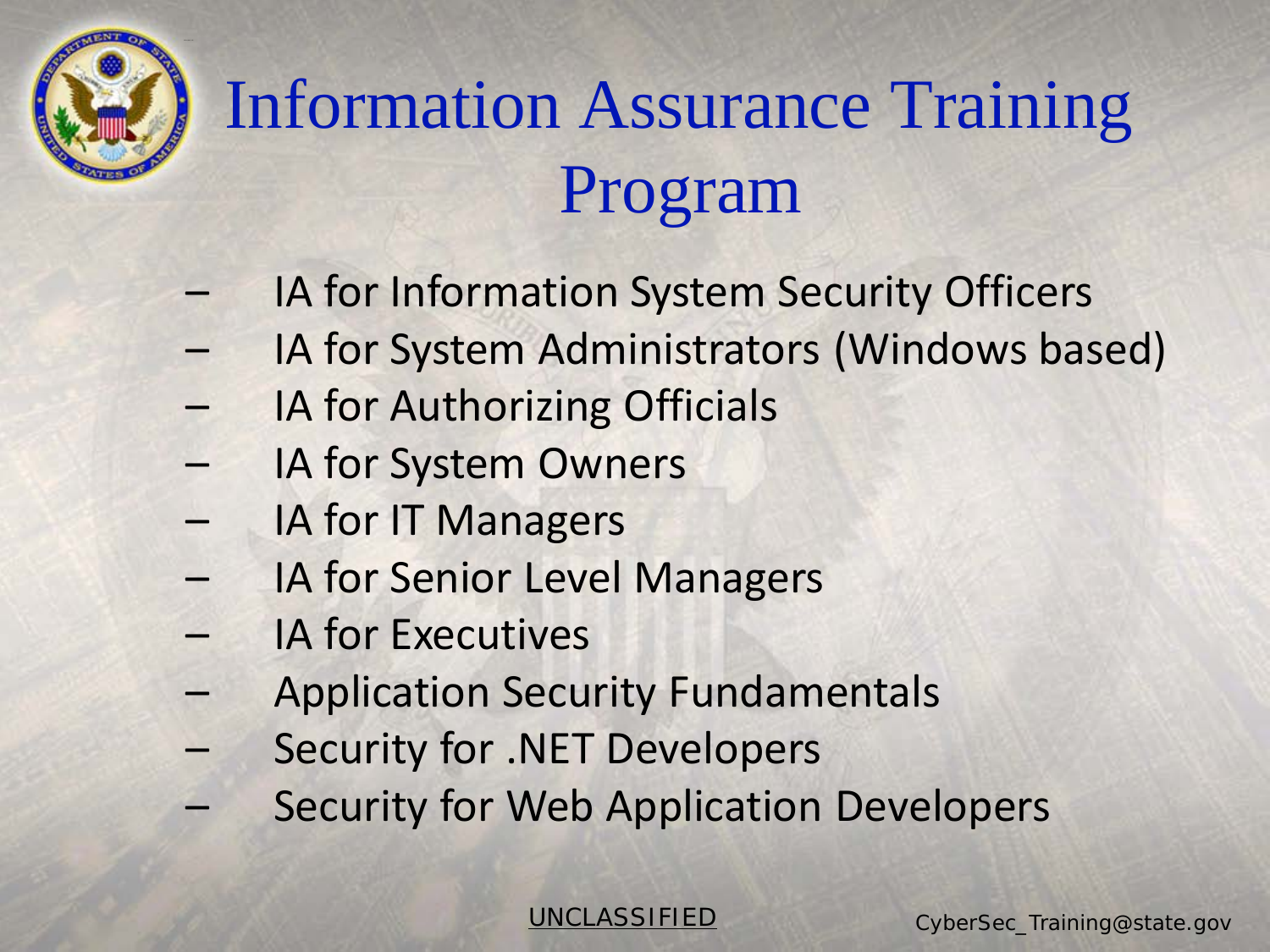

# COTS/GOTS Cybersecurity Curricula Development

#### Future Courses:

- Information Security for Data Center Staff
- Responding to Cyber Incidents
- IA for Acquisition Professionals
- IA for Security Control Assessors
- Introduction to Cyberlaw
- Risk Scoring for Executives
- Continuous Monitoring for the Federal Government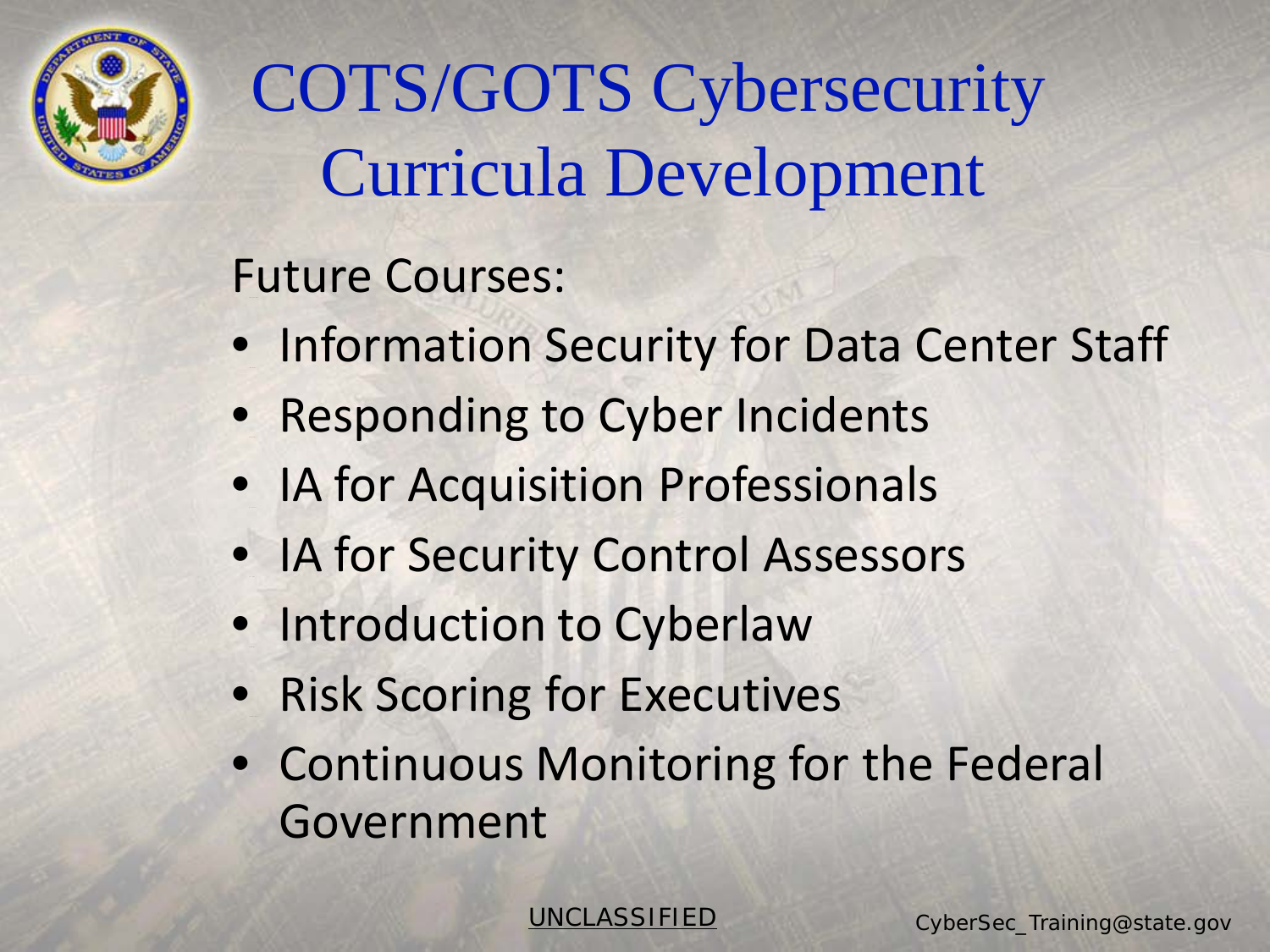

### DoS/DHS Interagency Agreement 2009-2014

Partnering agreement signed in September 2009 to provide:

- IA courses for four roles:
	- ISSO
	- System Administrator
	- System Owner
	- Authorizing Official
- Federal Cybersecurity Training Event(FedCTE) Develop a framework and conduct pilots for a federal cybersecurity training exercise program (red team/blue team training and exercises)
- Virtual World cybersecurity training scenarios

Looking Ahead to FY11:

- 1. Continue FedCTE
- 2. Continue the virtual world training
- 3. Continue to provide courses
- 4. Develop a federal government course on continuous monitoring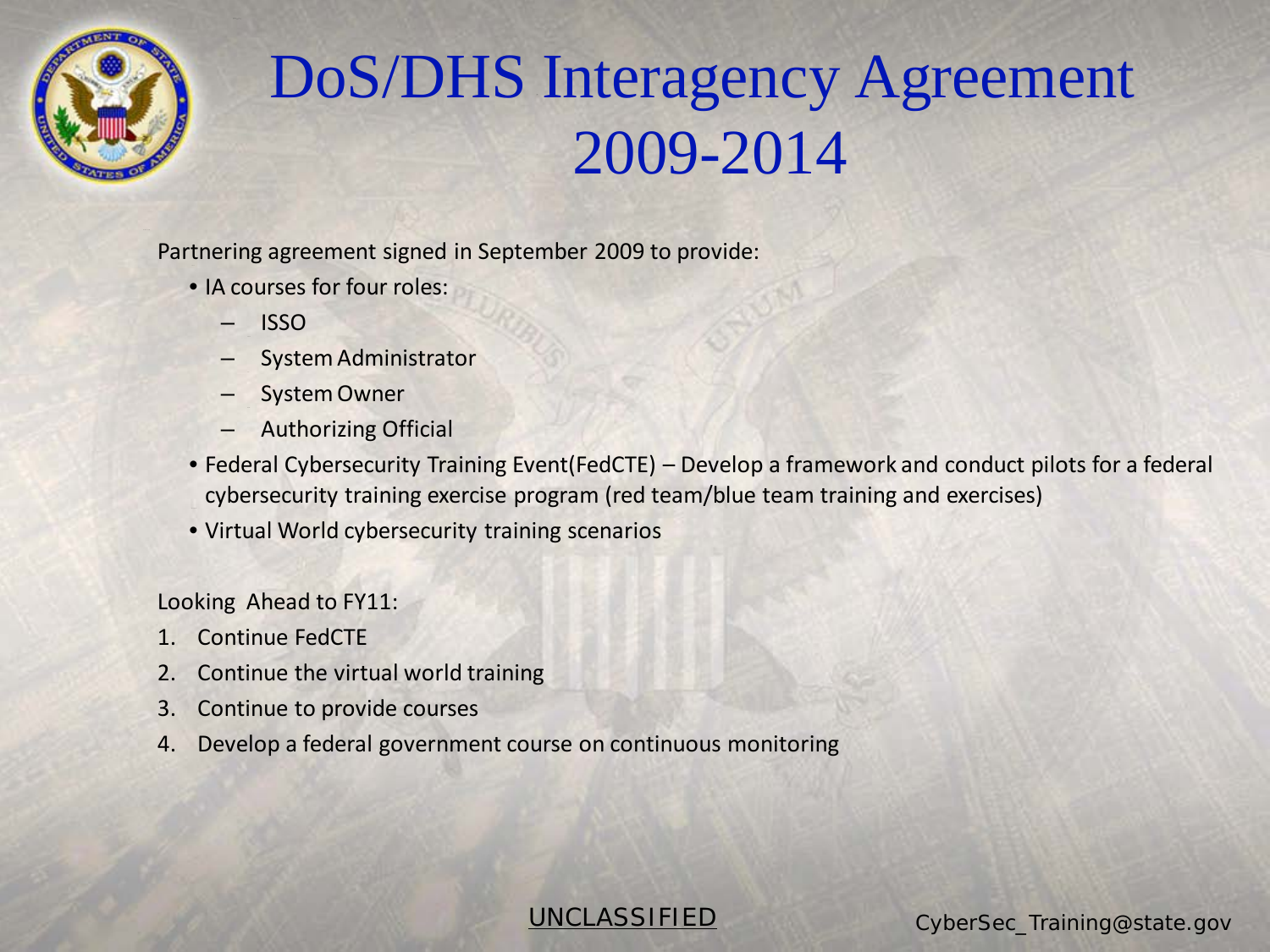

## Additional ISS LOB Offerings

To expand Federal cybersecurity education partnerships with existing government training entities, DHS partnered with DSTC to implement Federal Cybersecurity Training Event (FedCTE) and Federal Virtual Training Environment (FedVTE) programs.

FedCTE was implemented under the Comprehensive National Cybersecurity Initiative to enable cybersecurity workforce personnel to close skill gaps and reinforce existing skill sets. This training event assists federal departments and agencies in maintaining the expertise of their workforce through continual and experiential learning; promotes the sharing of cybersecurity best practices; and facilitates rapid dissemination of mitigation and response techniques for the emerging cyber threat and vulnerability landscape.

FedVTE, hosted by the Department of State's Foreign Service Institute, expands access to Department of Defense IT security training content and hands-on laboratories, leveraging an existing Federal resource to provide wide availability to civilian information security professionals across the departments and agencies.